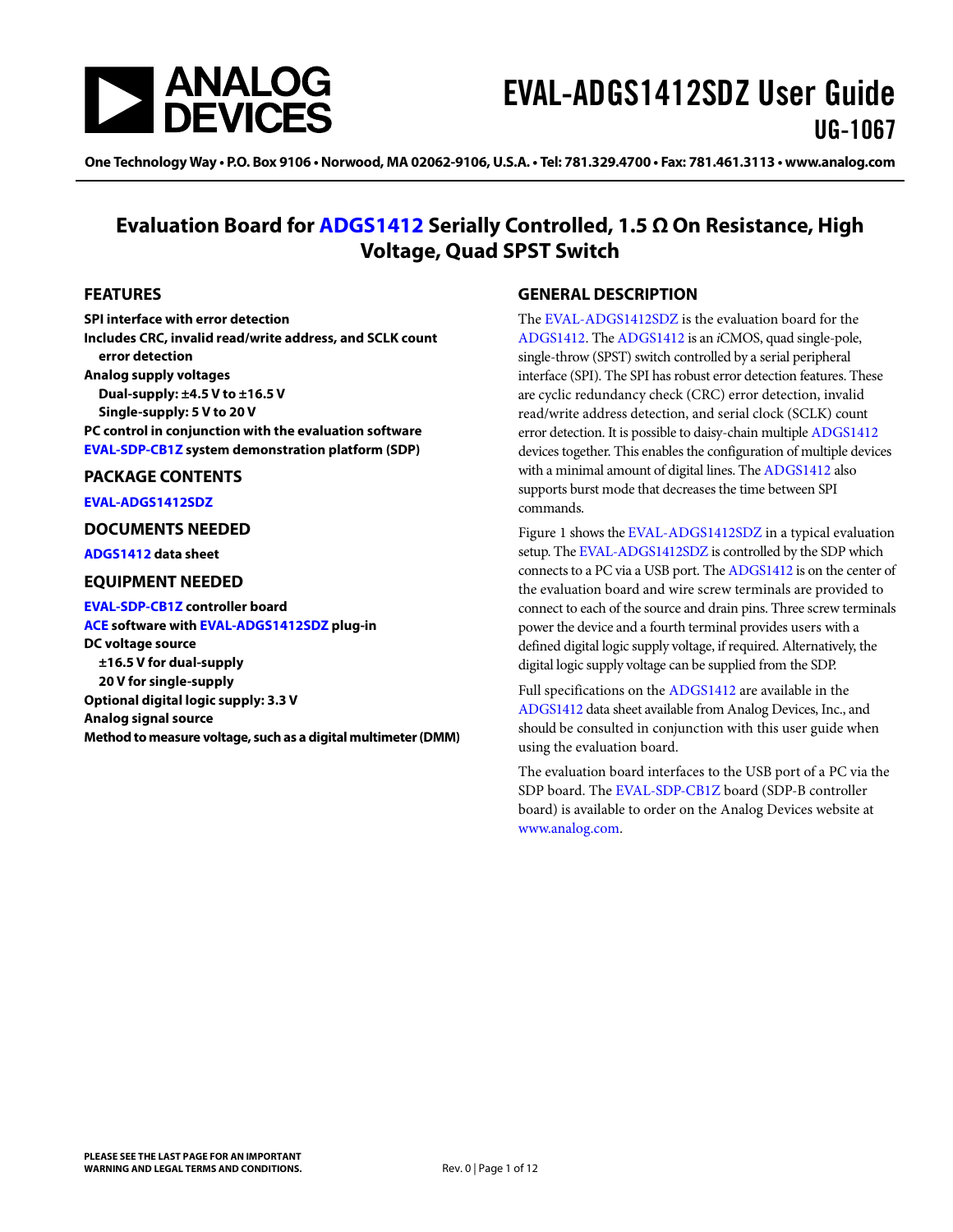# **TABLE OF CONTENTS**

## <span id="page-1-0"></span>**REVISION HISTORY**

10/2016-Revision 0: Initial Version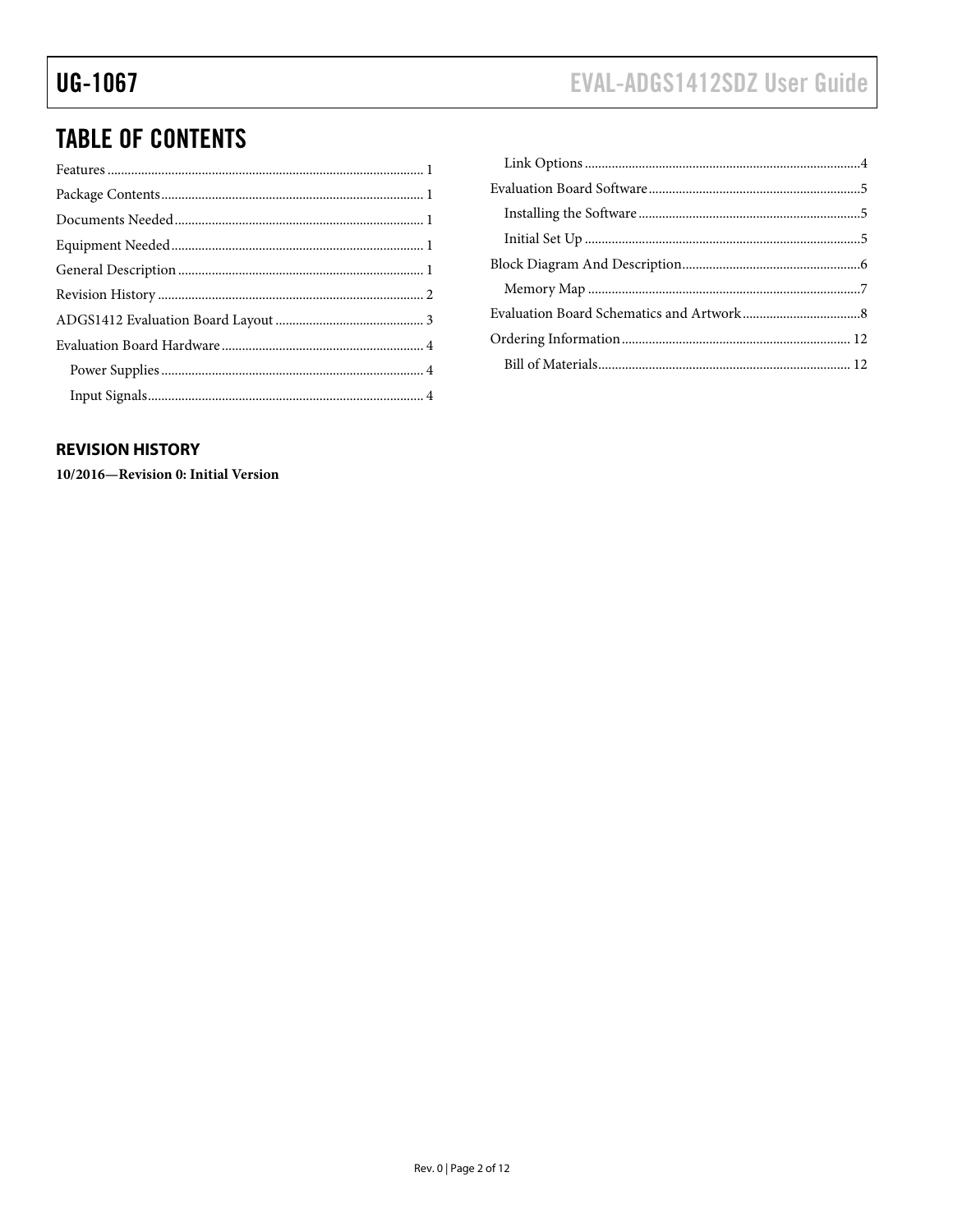# <span id="page-2-1"></span>[ADGS1412](http://www.analog.com/ADGS1412?doc=EVAL-ADGS1412SDZ-UG-1067.pdf) EVALUATION BOARD LAYOUT



<span id="page-2-0"></span>*Figure 1.* 

15129-001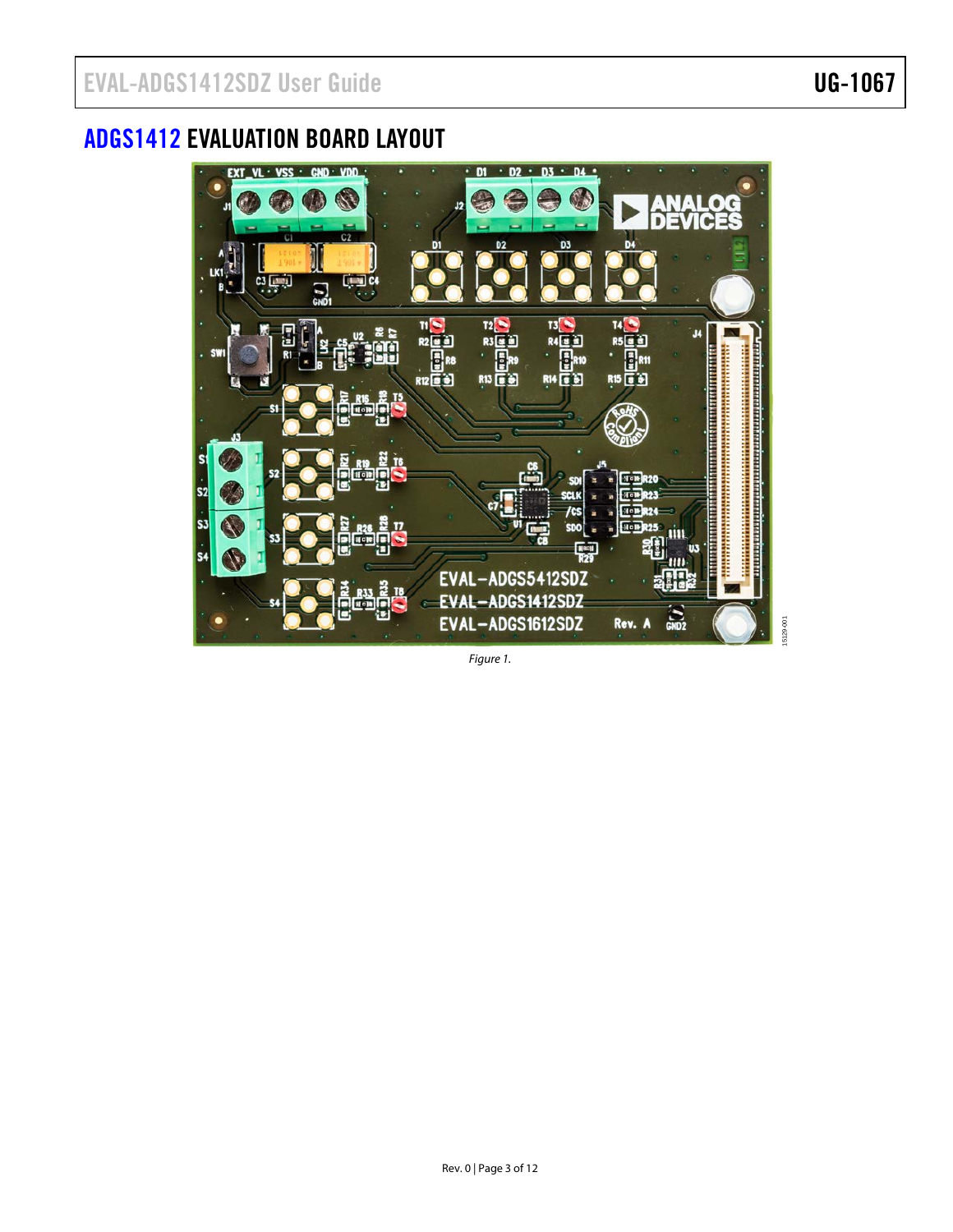## <span id="page-3-0"></span>EVALUATION BOARD HARDWARE

## <span id="page-3-1"></span>**POWER SUPPLIES**

Connector J1 provides access to the supply pins of th[e ADGS1412.](http://www.analog.com/ADGS1412?doc=EVAL-ADGS1412SDZ-UG-1067.pdf)  VDD, GND, and VSS on J1 link to the appropriate pins on the [ADGS1412.](http://www.analog.com/ADGS1412?doc=EVAL-ADGS1412SDZ-UG-1067.pdf) For dual-supply voltages, the evaluation board can be powered from  $\pm 4.5$  V to  $\pm 16.5$  V. For single-supply voltages, the GND and VSS terminals must connect together and power the evaluation board with 5 V to 20 V. Additionally, 3.3 V is supplied to the VL pin of the [ADGS1412](http://www.analog.com/ADGS1412?doc=EVAL-ADGS1412SDZ-UG-1067.pdf) by the SDP when Link LK1 is in Position B. When controlling th[e ADGS1412 b](http://www.analog.com/ADGS1412?doc=EVAL-ADGS1412SDZ-UG-1067.pdf)y another method other than the SDP, supply between 2.7 V and 5.5 V to the VL pin of the [ADGS1412](http://www.analog.com/ADGS1412?doc=EVAL-ADGS1412SDZ-UG-1067.pdf) via the EXT\_VL screw terminal input on J1. LK1 should be in Position A.

## <span id="page-3-2"></span>**INPUT SIGNALS**

Two screw connectors, J2 and J3, are provided to connect to both the source and drain pins of the [ADGS1412.](http://www.analog.com/ADG5208F?doc=EVAL-ADG5208FEBZ_UG-874.pdf) Additional subminiature Version B (SMB) connector pads are available if extra connections are required.

Each trace on the source and drain side includes two sets of 0603 pads, which can place a load on the signal path to ground.

## <span id="page-3-5"></span>**Table 2. Link Functions**

A 0  $\Omega$  resistor is placed in the signal path and can be replaced with a user defined value. The resistor combined with the 0603 pads can create a simple resistor-capacitor (RC) filter.

## <span id="page-3-3"></span>**LINK OPTIONS**

A number of link options are provided on th[e EVAL-](http://www.analog.com/EVAL-ADGS1412SDZ?doc=EVAL-ADGS1412SDZ-UG-1067.pdf)[ADGS1412SDZ](http://www.analog.com/EVAL-ADGS1412SDZ?doc=EVAL-ADGS1412SDZ-UG-1067.pdf) board that must be set for the required operating conditions before using[. Table 1 d](#page-3-4)escribes the positions of the links to control the evaluation board via the SDP board using a

PC and external power supplies. The functions of these link options are described in detail i[n Table 2.](#page-3-5)

When using the SDP in conjunction with th[e EVAL-](http://www.analog.com/EVAL-ADGS1412SDZ?doc=EVAL-ADGS1412SDZ-UG-1067.pdf)[ADGS1412SDZ,](http://www.analog.com/EVAL-ADGS1412SDZ?doc=EVAL-ADGS1412SDZ-UG-1067.pdf) LK1 must be in Position B to avoid damage to the SDP.

<span id="page-3-4"></span>

|  |  |  |  |  | Table 1. Link Options for SDP Control (Default) |
|--|--|--|--|--|-------------------------------------------------|
|--|--|--|--|--|-------------------------------------------------|

| <b>Link Number</b> | Option |
|--------------------|--------|
| K <sub>1</sub>     |        |
| $\mathcal{L}$      |        |

| <b>Link Number</b> | <b>Function</b>                                                          |  |
|--------------------|--------------------------------------------------------------------------|--|
| LK1                | This link selects the source of the VL voltage supplied to the ADGS1412. |  |
|                    | Position A selects EXT_VL from J1.                                       |  |
|                    | Position B selects the 3.3 V from the SDP.                               |  |
| LK <sub>2</sub>    | This link selects how a hardware reset is performed.                     |  |
|                    | Position A indicates the SW1 push button performs a hardware reset.      |  |
|                    | Position B indicates the SDP can perform a hardware reset.               |  |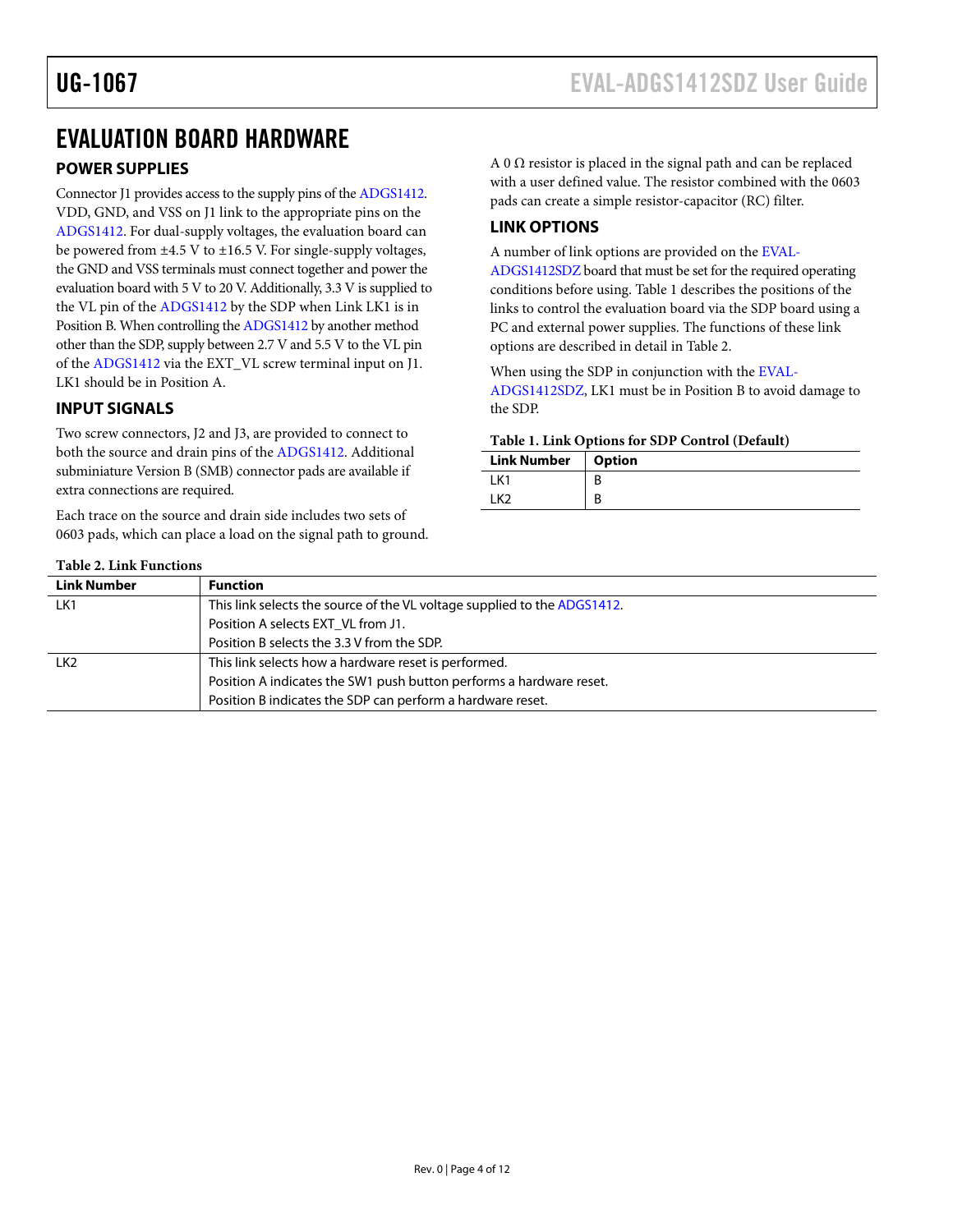## <span id="page-4-1"></span><span id="page-4-0"></span>EVALUATION BOARD SOFTWARE **INSTALLING THE SOFTWARE**

The [EVAL-ADGS1412SDZ](http://www.analog.com/EVAL-ADGS1412SDZ?doc=EVAL-ADGS1412SDZ-UG-1067.pdf) evaluation board uses the Analog Devices [Analysis Control Evaluation \(ACE\)](http://www.analog.com/ACE?doc=EVAL-ADGS1412SDZ-UG-1067.pdf) software. [ACE](http://www.analog.com/ACE?doc=EVAL-ADGS1412SDZ-UG-1067.pdf) is a desktop software application that allows the evaluation and control of multiple evaluation systems.

The [ACE](http://www.analog.com/ACE?doc=EVAL-ADGS1412SDZ-UG-1067.pdf) installer installs the necessary SDP drivers and .NET Framework 4 by default. Install [ACE](http://www.analog.com/ACE?doc=EVAL-ADGS1412SDZ-UG-1067.pdf) before connecting the SDP. The [ACE](http://www.analog.com/ACE?doc=EVAL-ADGS1412SDZ-UG-1067.pdf) software and access to full instructions on how to install and us[e ACE](http://www.analog.com/ACE?doc=EVAL-ADGS1412SDZ-UG-1067.pdf) can be found on the Analog Devices website.

After the installation is finished, th[e EVAL-ADGS1412SDZ](http://www.analog.com/EVAL-ADGS1412SDZ?doc=EVAL-ADGS1412SDZ-UG-1067.pdf) evaluation board plug-ins appear when opening [ACE.](http://www.analog.com/ACE?doc=EVAL-ADGS1412SDZ-UG-1067.pdf) 

## <span id="page-4-2"></span>**INITIAL SET UP**

To set up the evaluation board, complete the following steps:

- 1. Connect the evaluation board to the SDP board and connect the SDP board to the computer via a USB cable.
- 2. Power the evaluation board as described in the [Power](#page-3-1)  [Supplies](#page-3-1) section.
- 3. Run the [ACE](http://www.analog.com/ACE?doc=EVAL-ADGS1412SDZ-UG-1067.pdf) application. The [EVAL-ADGS1412SDZ](http://www.analog.com/EVAL-ADGS1412SDZ?doc=EVAL-ADGS1412SDZ-UG-1067.pdf) board plug-ins appear in the attached hardware section of the **Start** tab.
- 4. Double-click on the evaluation board plug-in to open the evaluation board view seen in [Figure 2.](#page-4-3)
- 5. The chip block diagram can be accessed by double-clicking on the [ADGS1412](http://www.analog.com/ADGS1412?doc=EVAL-ADGS1412SDZ-UG-1067.pdf) chip (se[e Figure 2\)](#page-4-3). This view provides a basic representation of functionality of the board. The main functions are labeled in [Figure 3.](#page-4-4)



*Figure 2. Evaluation Board View of th[e EVAL-ADG1412SDZ](http://www.analog.com/EVAL-AD5663R-SDZ?doc=EVAL-AD5663R-SDZ-EVAL-AD5667R-SDZ-UG-991.pdf)*

<span id="page-4-3"></span>

<span id="page-4-4"></span>*Figure 3. Chip Block Diagram View for th[e ADG1412](http://www.analog.com/AD5663R?doc=EVAL-AD5663R-SDZ-EVAL-AD5667R-SDZ-UG-991.pdf)*

15129-003

5129-003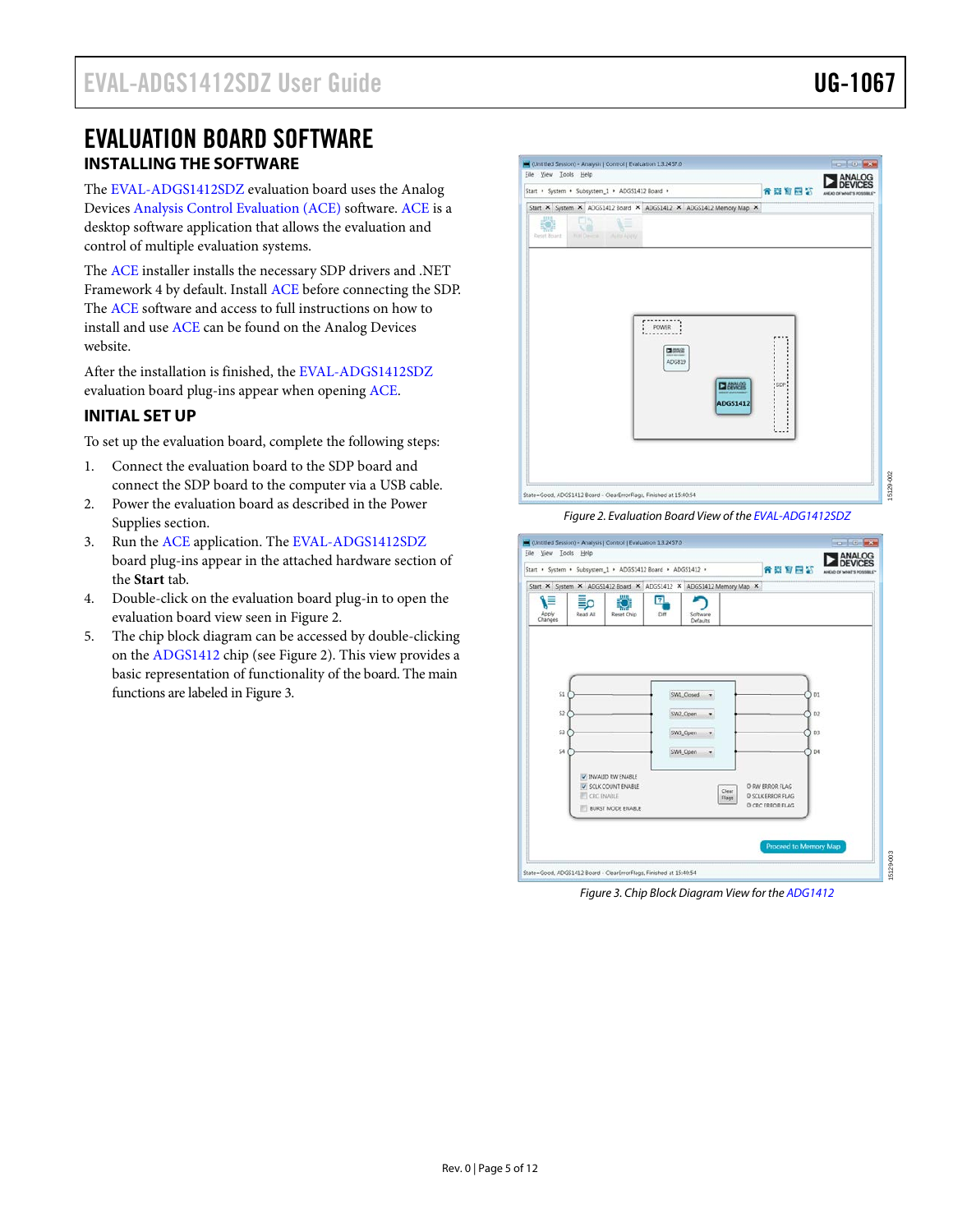# <span id="page-5-0"></span>BLOCK DIAGRAM AND DESCRIPTION

The [EVAL-ADGS1412SDZ](http://www.analog.com/EVAL-ADGS1412SDZ?doc=EVAL-ADGS1412SDZ-UG-1067.pdf) software is organized so that it appears similar to the functional block diagram shown in the data sheet. In this way, it is easy to correlate the functions on the [EVAL-ADGS1412SDZ](http://www.analog.com/EVAL-ADGS1412SDZ?doc=EVAL-ADGS1412SDZ-UG-1067.pdf) board with the description in the data sheets. A full description of each block, register, and settings is given in the [ADGS1412](http://www.analog.com/ADGS1412?doc=EVAL-ADGS1412SDZ-UG-1067.pdf) data sheet.

Some of the blocks and their functions are described here as they pertain to the evaluation board. The full screen block diagram, shown in [Figure 4,](#page-5-1) describes the functionality of each block.

15129-004



*Figure 4[. EVAL-ADGS1412SDZ](http://www.analog.com/EVAL-ADGS1412SDZ?doc=EVAL-ADGS1412SDZ-UG-1067.pdf) Block Diagram with Labels*

### <span id="page-5-1"></span>**Table 3. Block Diagram Functions**

| Label        | <b>Function</b>                                                                                                                             |
|--------------|---------------------------------------------------------------------------------------------------------------------------------------------|
| A            | The drop-down menus configure SW1 to SW4 as open or closed.                                                                                 |
| B            | The INVALID RW ENABLE, SCLK COUNT ENABLE, and CRC ENABLE checkboxes enable or disable the error detection features<br>on the SPI interface. |
| $\mathsf{C}$ | The <b>BURST MODE ENABLE</b> checkbox enables or disables burst mode.                                                                       |
| D            | The RW ERROR FLAG, SCLK ERROR, and CRC ERROR FLAG indicators illuminate red if flags assert in the error flags register.                    |
| E            | The <b>Clear Flags</b> button clears the error flags register.                                                                              |
| F.           | Apply Changes button applies all modified values to the devices.                                                                            |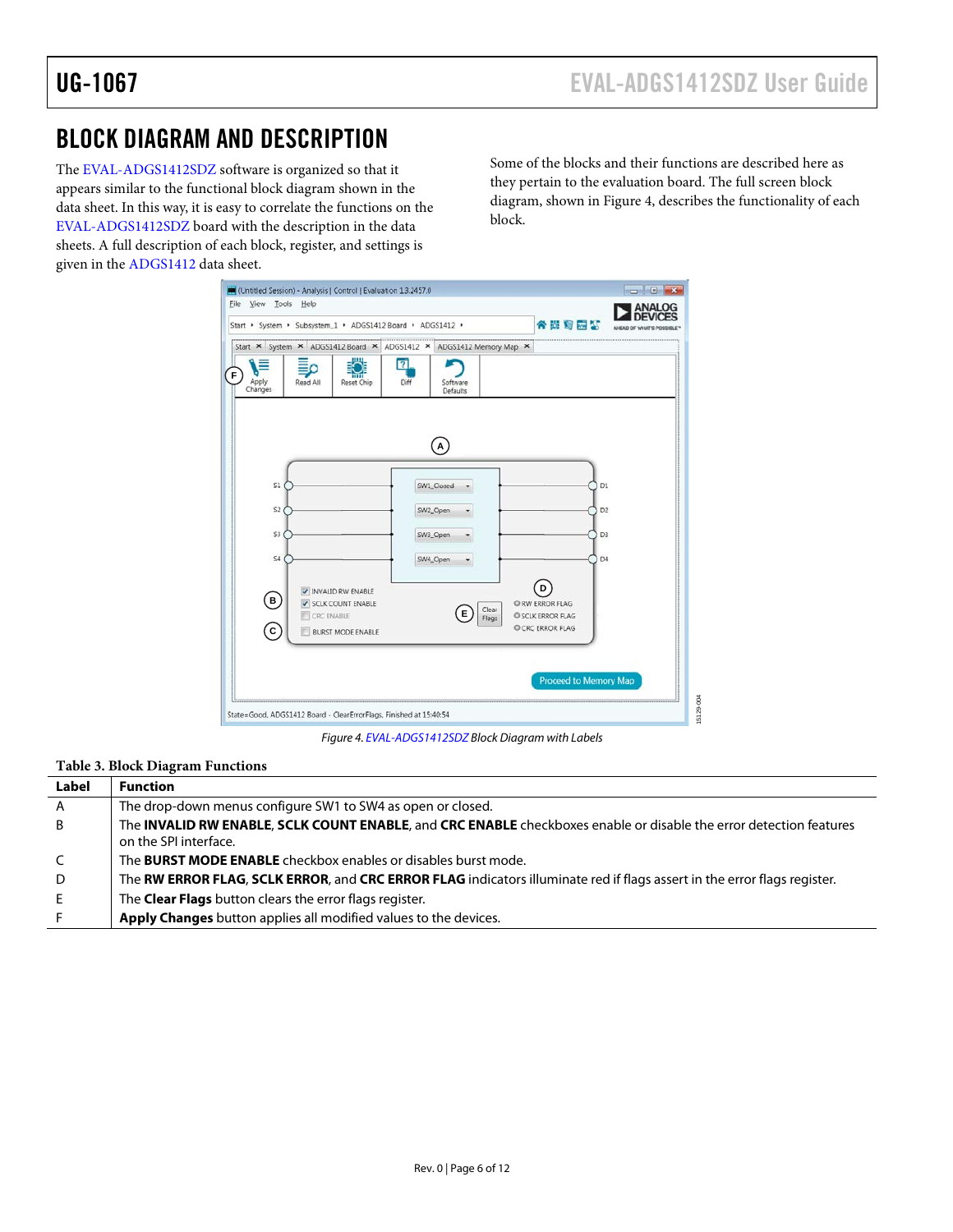15129-005

5129-005

## <span id="page-6-0"></span>**MEMORY MAP**

All registers are fully accessible from the memory map tab; this allows registers to be edited at a bit level (se[e Figure 5](#page-6-1) an[d Figure 6\)](#page-6-2). The bits shaded in dark gray are read only bits and cannot be accessed fro[m ACE;](http://www.analog.com/ACE?doc=EVAL-ADGS1412SDZ-UG-1067.pdf) all other bits are toggled. The **Apply Changes** button transfers data to the device.

All changes here correspond to the block diagram; for example, if the internal register bit is enabled, it displays as enabled on the block diagram. Any bits or registers that are bold are modified values that have not been transferred to the evaluation board. After clicking **Apply Changes**, the data is transferred to the evaluation board.

| $+$ / $-$ | <b>Seller</b><br>Address (Hex) | Name               | Data (Hex)     |          |         | Data (Binary) |          |                |          |         |              |
|-----------|--------------------------------|--------------------|----------------|----------|---------|---------------|----------|----------------|----------|---------|--------------|
| $+$       | 0001                           | * SW_DATA          | 01             | $\circ$  | $\circ$ | 0             |          | $0$ 0 0 0 $1$  |          |         |              |
| ٠         | 0002                           | ERR_CONFIG         | 06             | $\circ$  | $\circ$ | $\circ$       | $\circ$  | $\overline{O}$ | 1        |         | $\circ$      |
| $\ddot{}$ | 0003                           | <b>* ERR_FLAGS</b> | 00             | $\circ$  | $\circ$ | 0             | $\theta$ | $\overline{0}$ | $\Omega$ | $\circ$ | $\theta$     |
| $\ddot{}$ | 0005                           | <b>BURST_EN</b>    | 00             | $\Omega$ | $\circ$ | $\circ$       | $\circ$  | $\Omega$       | $\circ$  | $\circ$ | $\Omega$     |
| $\ddot{}$ | 000B                           | <b>SOFT_RESETB</b> | 00             | 0        | 0       | 0             | $\circ$  | $\circ$        | $\circ$  | $\circ$ | $\circ$      |
| $\ddot{}$ | 0025                           | DAISY_CHAIN_EN     | 00             | 0        | 0       | 0             | $\circ$  | $\circ$        | 0        | $\circ$ | $\circ$      |
| $\div$    | 006C                           | ERR_FLAGS_RESET    | A <sub>9</sub> |          | 0       |               | $\circ$  | 1              | $\circ$  | $\circ$ | $\mathbf{1}$ |

| Figure 5. ADGS1412 Memory Map |  |
|-------------------------------|--|
|-------------------------------|--|

<span id="page-6-2"></span><span id="page-6-1"></span>

| $+$ / $-$<br>Address (Hex)<br>Name | Data (Hex) |                 | Data (Binary)  |              |          |          |           |          |              |              |              |
|------------------------------------|------------|-----------------|----------------|--------------|----------|----------|-----------|----------|--------------|--------------|--------------|
| $+$                                | 0001       | * SW_DATA       | 09             | $\mathbf{0}$ | $\circ$  | $\circ$  | $\bullet$ | 1        | $\mathbf{o}$ | $\mathbf{o}$ | $\mathbf{1}$ |
| $\ddot{}$                          | 0002       | ERR_CONFIG      | 06             | $\Omega$     | $\circ$  | $\Omega$ | $\circ$   | $\circ$  |              |              | $\Omega$     |
| $+$                                | 0003       | * ERR_FLAGS     | 00             | $\Omega$     | $\Omega$ | $\Omega$ | $\Omega$  | $\Omega$ | $\theta$     | $\alpha$     | $\theta$     |
| $\ddot{}$                          | 0005       | <b>BURST_EN</b> | 00             | $\circ$      | $\circ$  | $\circ$  | $\theta$  | $\theta$ | $\theta$     | $\circ$      | $\theta$     |
| $+$                                | 000B       | SOFT_RESETB     | 00             | $\circ$      | $\circ$  | $\circ$  | $\circ$   | 0        | 0            | $\circ$      | $\mathbf{0}$ |
| $+$                                | 0025       | DAISY_CHAIN_EN  | 00             | $\Omega$     | $\circ$  | 0        | 0         | 0        | $\circ$      | 0            | $\circ$      |
| $^{+}$                             | 006C       | ERR_FLAGS_RESET | A <sub>9</sub> |              | $\circ$  |          | 0         |          | 0            |              |              |

*Figure 6[. ADGS1412](http://www.analog.com/ADGS1412?doc=EVAL-ADGS1412SDZ-UG-1067.pdf) Memory Map with Unapplied Changes in the SW\_DATA Register*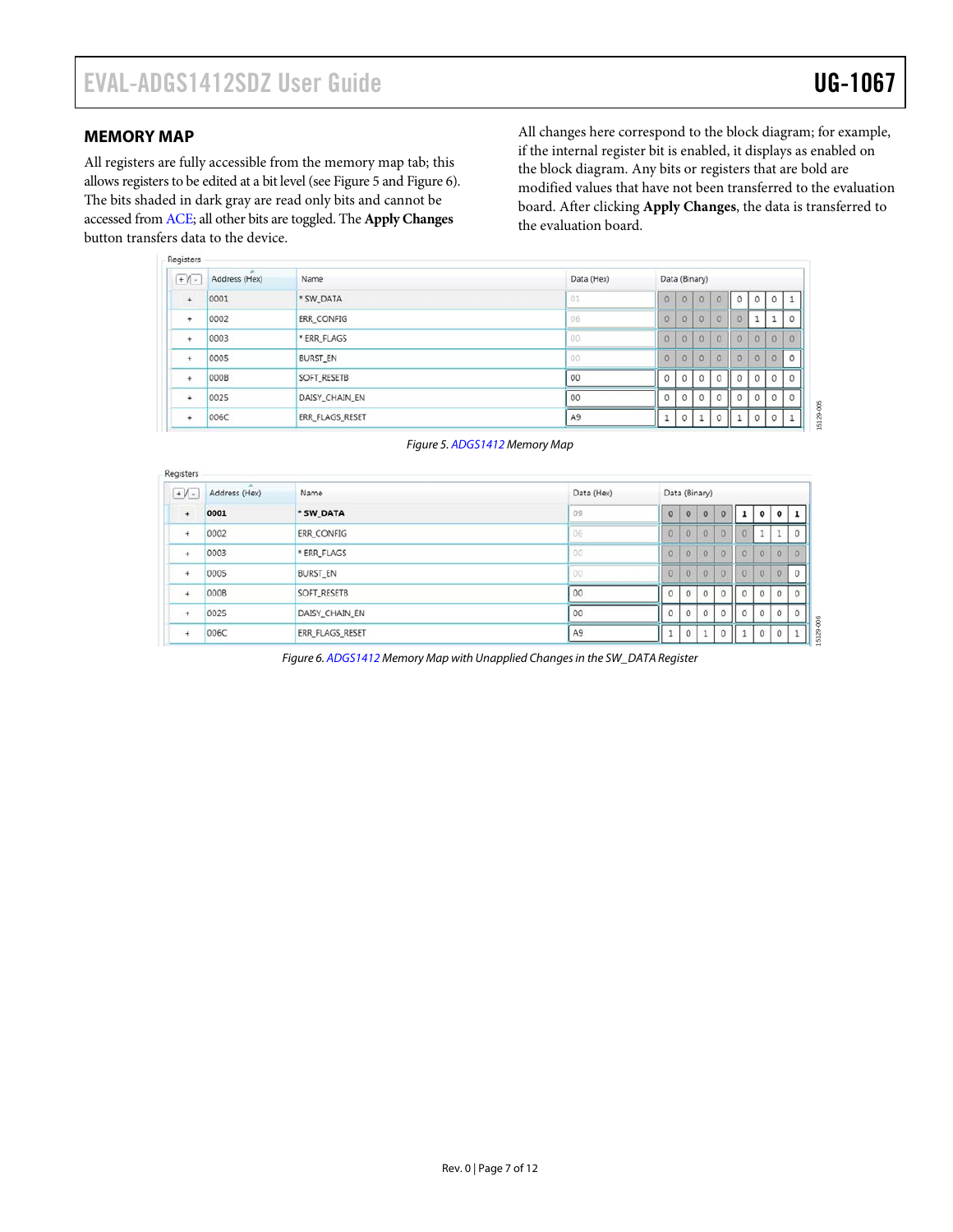<span id="page-7-0"></span>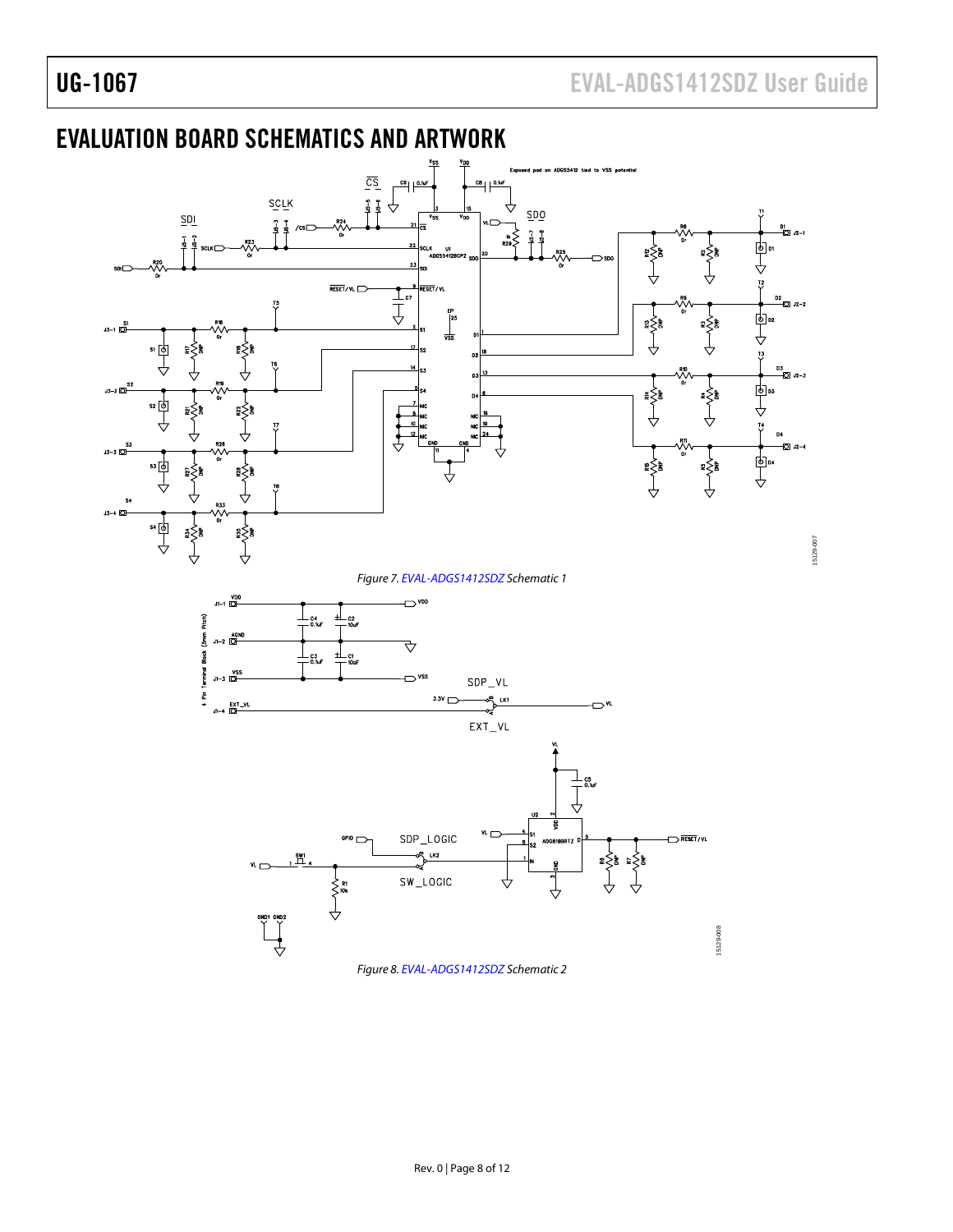# EVAL-ADGS1412SDZ User Guide Valley Control Control Control Control Control Control Control Control Control Control Control Control Control Control Control Control Control Control Control Control Control Control Control Con



15129-009

5129-009



*Figure 10[. EVAL-ADGS1412SDZ](http://www.analog.com/EVAL-ADGS1412SDZ?doc=EVAL-ADGS1412SDZ-UG-1067.pdf) Silk Screen*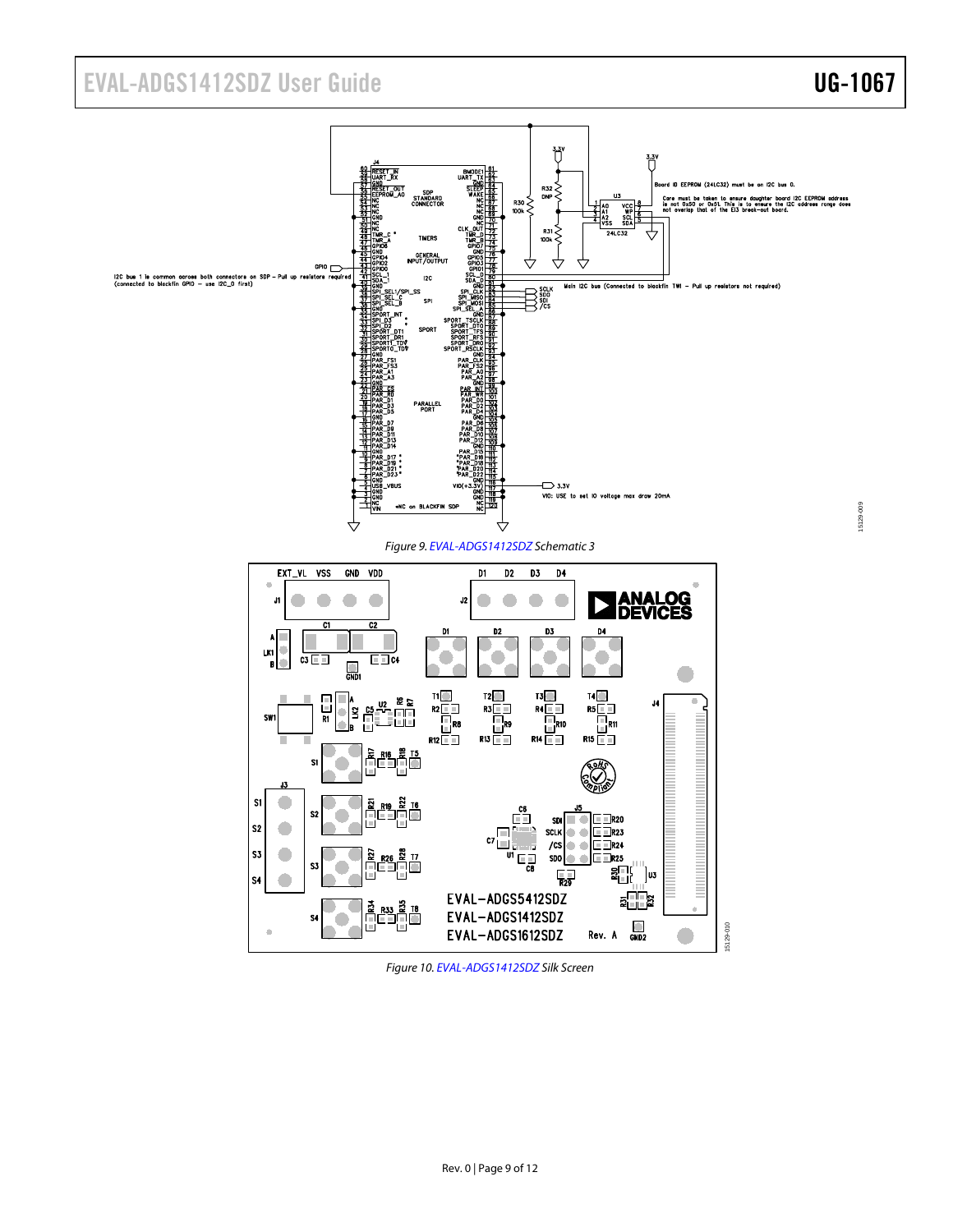# UG-1067 EVAL-ADGS1412SDZ User Guide



*Figure 12[. EVAL-ADGS1412SDZ](http://www.analog.com/EVAL-ADGS1412SDZ?doc=EVAL-ADGS1412SDZ-UG-1067.pdf) Layer 2*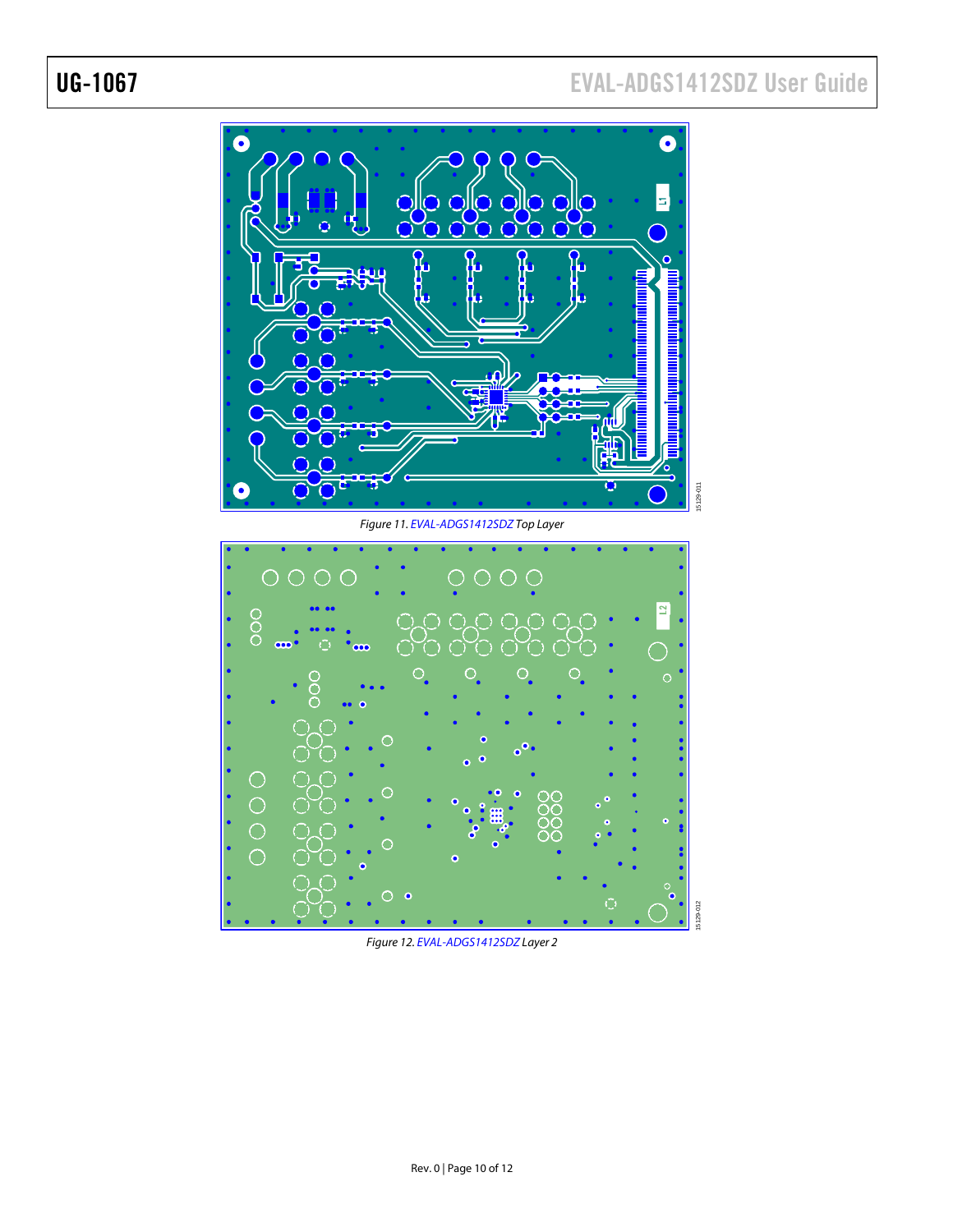# EVAL-ADGS1412SDZ User Guide VG-1067

#### $\begin{array}{c} \bullet \\ \bullet \end{array}$  $\bullet$  $\circ \circ \circ \circ$  $\bullet$  $\boldsymbol{\infty}$ OOO 귾  $\bullet$  $\infty$  $\overline{\bullet}$  $\bullet$  $\ddot{\circ}$  coo  $\circ$  $\bullet$  $\circ_{\bullet}$  $\bullet$  $\overline{O}$ 'n  $000$  $\bullet$  $\bullet$  $\bullet$  $\infty$  o  $\bullet$ o  $\bullet$ ö  $\ddot{\mathbf{o}}$ ò  $\bullet$  $\bullet$  $o^{o}$  $\circ$  $\bullet$ ō  $\circ$  $\bullet$  $\bullet$  $\bigcirc$ o  $\overline{O}$  $\bullet$  $\bullet$  $\overline{O}$ ö  $\bigcirc$  $\circ$  $\bullet$ Ō 5129-013 15129-013

*Figure 13[. EVAL-ADGS1412SDZ](http://www.analog.com/EVAL-ADGS1412SDZ?doc=EVAL-ADGS1412SDZ-UG-1067.pdf) Layer 3*



*Figure 14[. EVAL-ADGS1412SDZ](http://www.analog.com/EVAL-ADGS1412SDZ?doc=EVAL-ADGS1412SDZ-UG-1067.pdf) Bottom Layer*